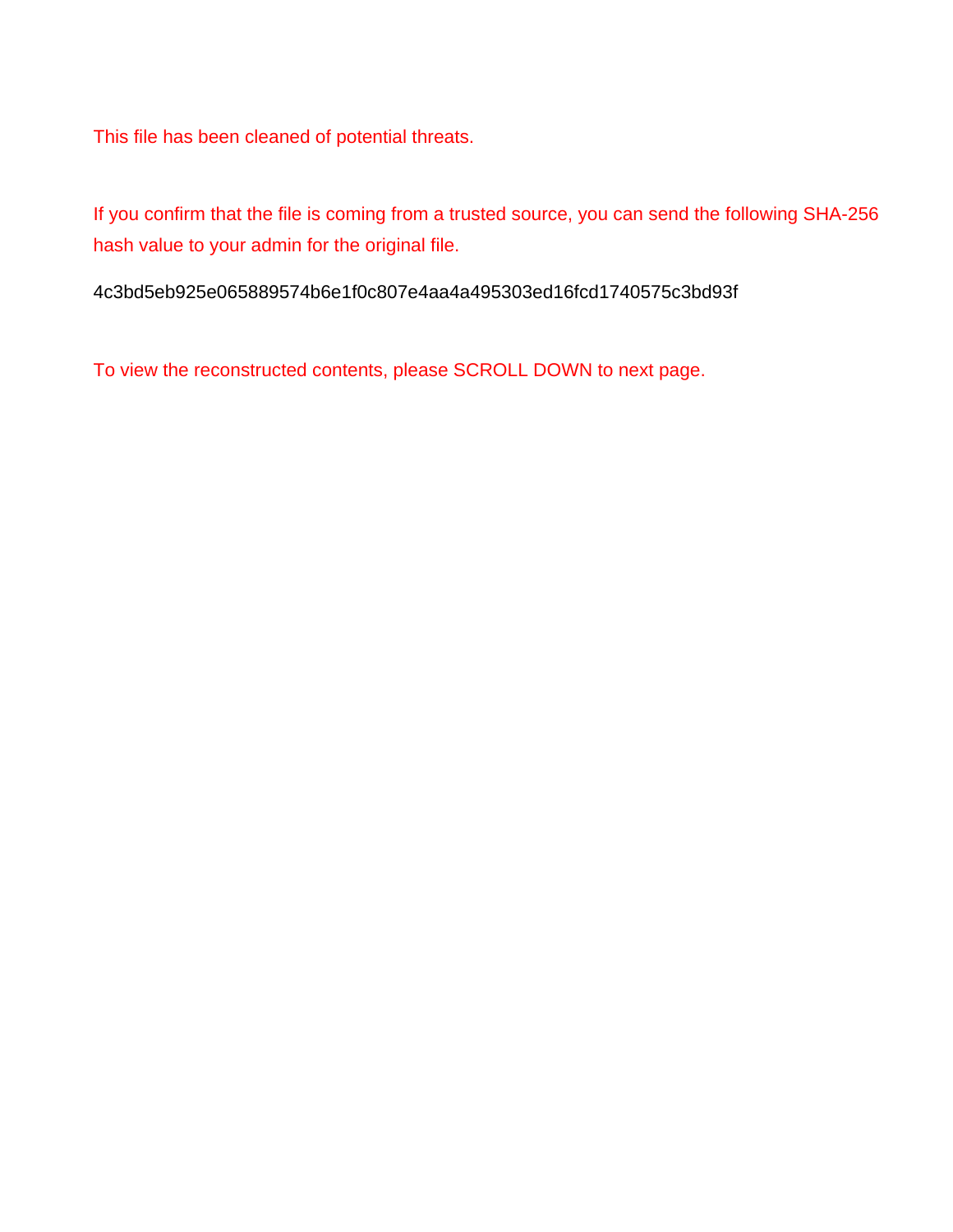https://news.mongabay.com/2020/04/will-the-next-coronavirus-come-from-amazoniadeforestation-and-the-risk-of-infectious-diseases-commentary/



## **Will the next coronavirus come from Amazonia? Deforestation and the risk of infectious diseases (commentary)**

**by Philip M. Fearnside on 8 April 2020** 



- *Many "new" human diseases originate from pathogens transferred from wild animals, as occurred with the COVID-19 coronavirus. Amazonia contains a vast number of animal species and their associated pathogens with the potential to be transferred to humans.*
- *Deforestation both brings humans into close proximity to wildlife and is associated with consumption of bushmeat from hunted animals.*
- *Amazonian deforestation is being promoted by the governments of Brazil and other countries both through actions that encourage clearing and by lack of actions to halt forest loss. The potential for releasing "new" diseases adds one more impact that should make these governments rethink their policies.*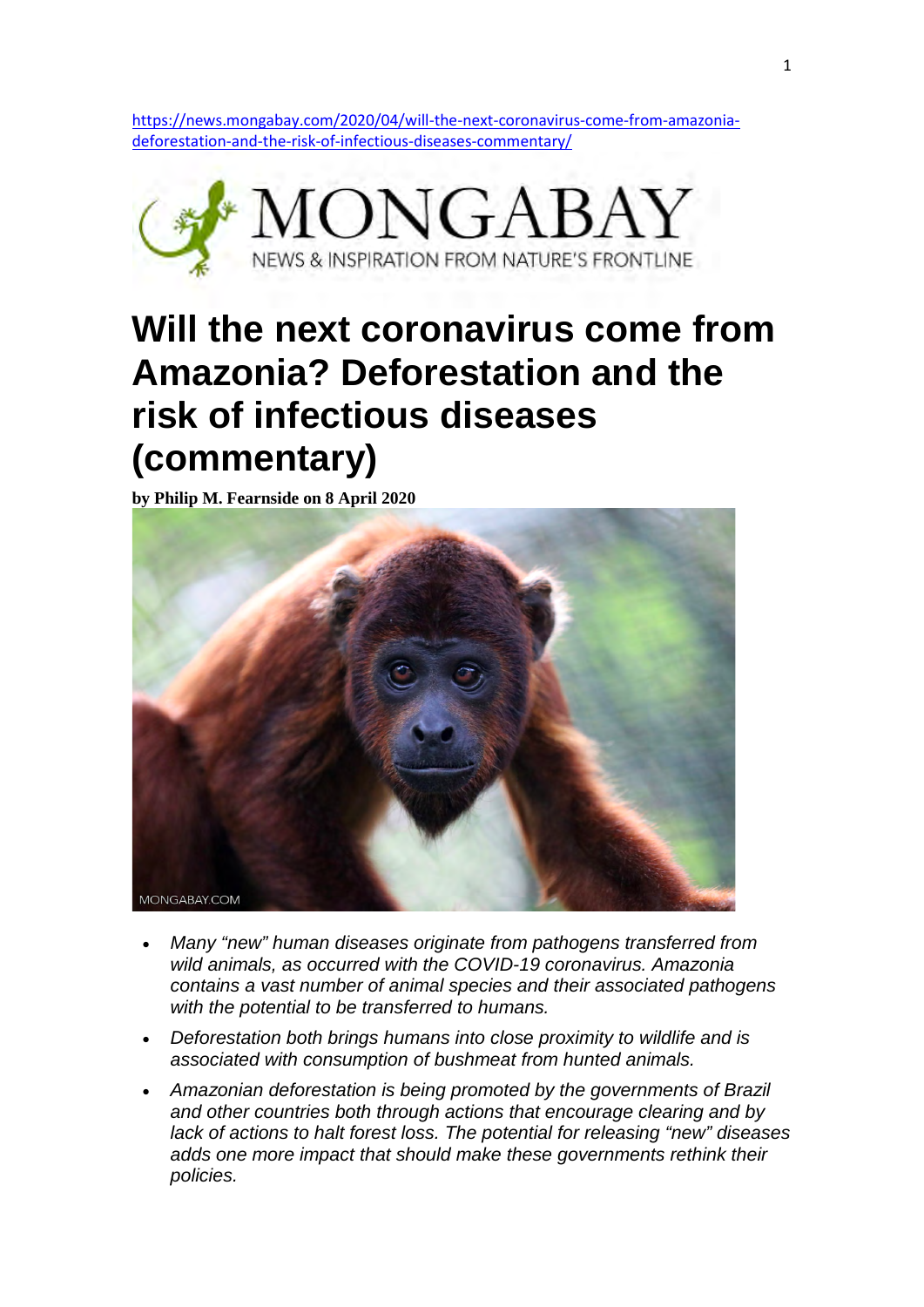• *The views expressed are those of the authors, not necessarily Mongabay.*

The only positive effect of the COVID-19 coronavirus pandemic is that it has generated public awareness of the risks of emerging diseases. One may hope that this will result in these risks being reflected in future public policies, such as those that promote deforestation in Amazonia.

Tropical deforestation provides a bridge for new diseases to pass from wild animal populations to humans, as happened in the case of the COVID-19 virus, which made this transition in a wild animal market in Wuhan, China, with pangolins trafficked from Southeast Asian rainforests being the main suspects.



Google Earth image showing deforestation around Parakanã in the state of Pará in the Brazilian Amazon.

A paper by Joel Henrique Ellwanger and 13 coauthors (myself among them) has just been published in the *Annals of the Brazilian Academy of Sciences*. The paper, which is entitled "Beyond diversity loss and climate change: Impacts of Amazon deforestation on infectious diseases and public health," provides an extensive review of the scientific literature on this subject. Deforestation brings people into close contact with wildlife. Both simple proximity and human consumption of bushmeat can allow animal pathogens to "jump" to humans. The wide variety of unknown pathogens in Amazonia has resulted in Brazil being considered a "hotspot" for emerging diseases (see here, here and here).

The various steps in identifying factors that contribute to the emergence and transfer of infectious diseases come under the umbrella of a "one-health